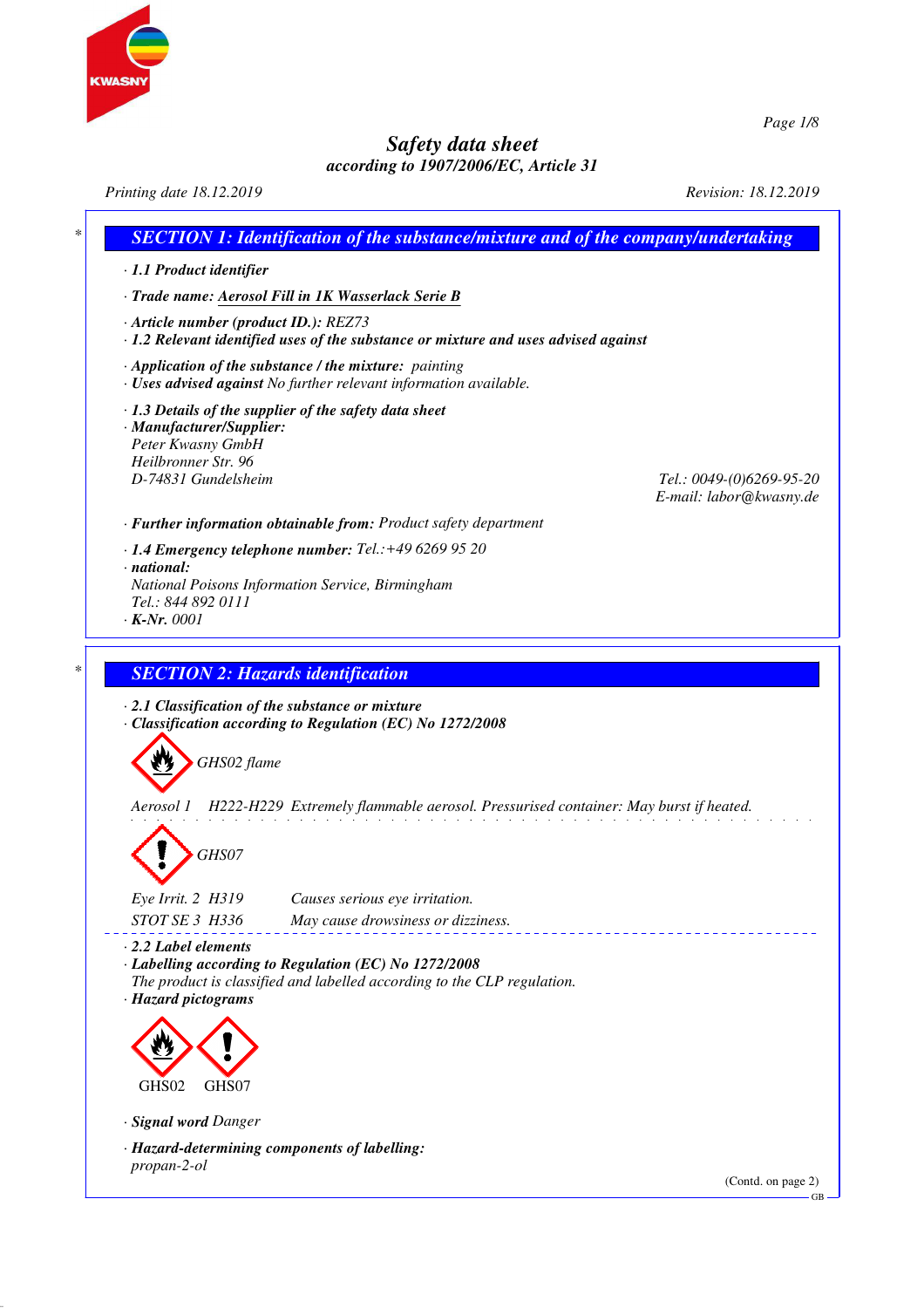*Printing date 18.12.2019 Revision: 18.12.2019*

*Trade name: Aerosol Fill in 1K Wasserlack Serie B*

### *\* SECTION 3: Composition/information on ingredients*

*· 3.2 Chemical characterisation: Mixtures*

*· Description: Mixture of substances listed below with nonhazardous additions.*

|  |  | $\cdot$ Dangerous components: |
|--|--|-------------------------------|
|--|--|-------------------------------|

| <i>Bangerous components.</i>                                                             |                                                                                        |             |
|------------------------------------------------------------------------------------------|----------------------------------------------------------------------------------------|-------------|
| $CAS: 115-10-6$                                                                          | dimethyl ether                                                                         | 50-100%     |
| EINECS: 204-065-8                                                                        | Elam. Gas 1, H220; Press. Gas C, H280                                                  |             |
| $Reg.nr.: 01-2119472128-37-xxxx$                                                         |                                                                                        |             |
| $CAS: 67-63-0$                                                                           | propan-2-ol                                                                            | $25 - 50\%$ |
| EINECS: 200-661-7                                                                        | $\leftrightarrow$ Flam. Liq. 2, H225; $\leftrightarrow$ Eye Irrit. 2, H319; STOT SE 3, |             |
| $Reg.nr.: 01-2119457558-25-xxxx$ H336                                                    |                                                                                        |             |
| Additional information: For the wording of the listed hazard phrases refer to section 16 |                                                                                        |             |

*· Additional information: For the wording of the listed hazard phrases refer to section 16.*

# *SECTION 4: First aid measures*

*· 4.1 Description of first aid measures*

- *· After inhalation: Supply fresh air; consult doctor in case of complaints.*
- *· After skin contact: Generally the product does not irritate the skin.*

*· After eye contact:*

*Rinse opened eye for several minutes under running water. If symptoms persist, consult a doctor.*

*· After swallowing: If symptoms persist consult doctor.*

*· 4.2 Most important symptoms and effects, both acute and delayed No further relevant information available.*

- *· 4.3 Indication of any immediate medical attention and special treatment needed*
- *No further relevant information available.*

(Contd. on page 3)

GB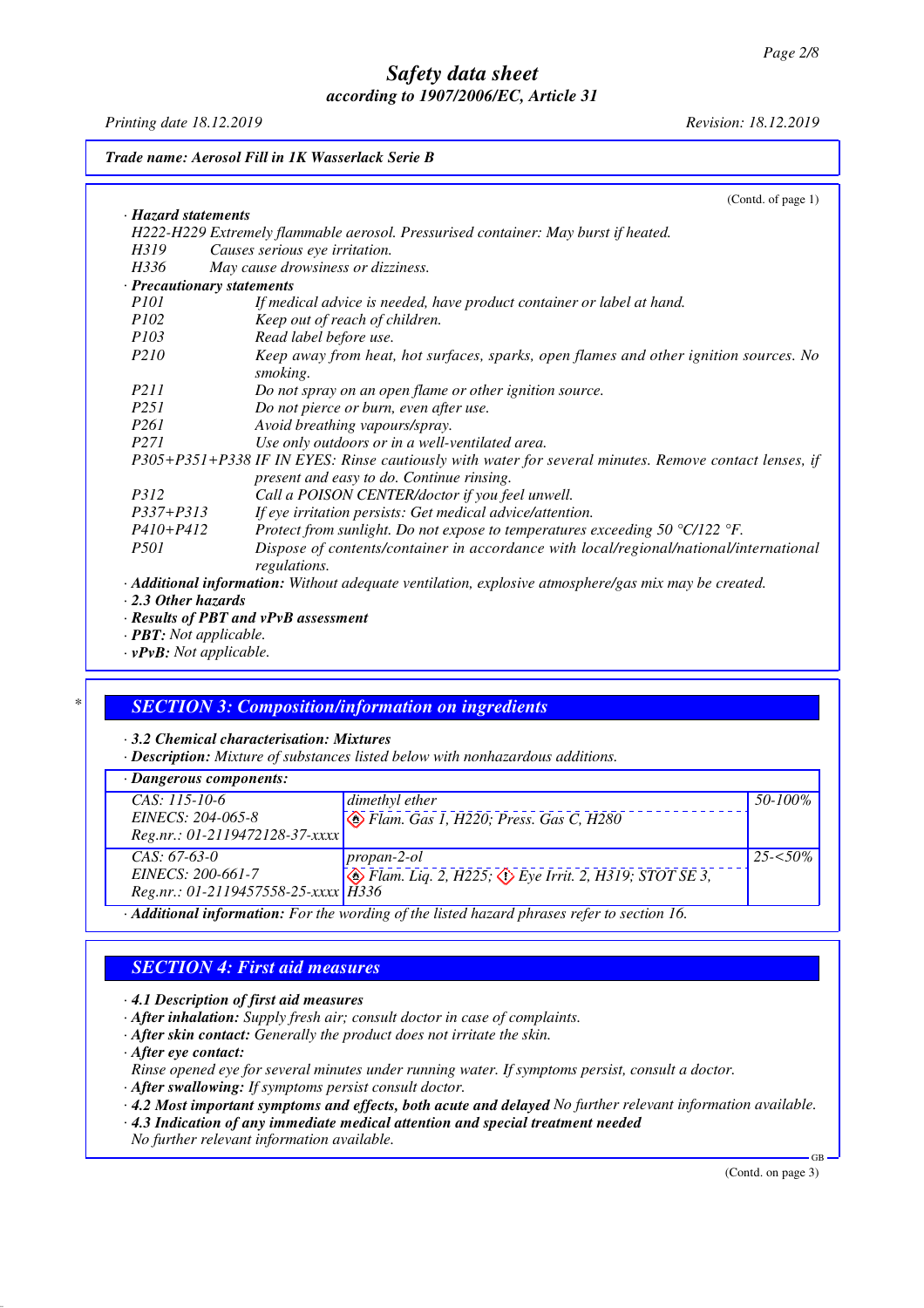*Printing date 18.12.2019 Revision: 18.12.2019*

*Trade name: Aerosol Fill in 1K Wasserlack Serie B*

(Contd. of page 2)

#### *SECTION 5: Firefighting measures*

- *· 5.1 Extinguishing media*
- *· Suitable extinguishing agents: Cool container whit water*
- *· 5.2 Special hazards arising from the substance or mixture No further relevant information available.*
- *· 5.3 Advice for firefighters*
- *· Protective equipment: No special measures required.*

#### *SECTION 6: Accidental release measures*

- *· 6.1 Personal precautions, protective equipment and emergency procedures Wear protective equipment. Keep unprotected persons away.*
- *· 6.2 Environmental precautions: Do not allow to enter sewers/ surface or ground water.*
- *· 6.3 Methods and material for containment and cleaning up: Dispose contaminated material as waste according to item 13. Ensure adequate ventilation.*
- *· 6.4 Reference to other sections See Section 7 for information on safe handling. See Section 8 for information on personal protection equipment. See Section 13 for disposal information.*

#### *\* SECTION 7: Handling and storage*

- *· 7.1 Precautions for safe handling Keep away from heat and direct sunlight. Ensure good ventilation/exhaustion at the workplace.*
- *· Information about fire and explosion protection:*

*Do not spray onto a naked flame or any incandescent material.*

*Keep ignition sources away - Do not smoke.*

*Pressurised container: protect from sunlight and do not expose to temperatures exceeding 50°C, i.e. electric lights. Do not pierce or burn, even after use.*

- *· 7.2 Conditions for safe storage, including any incompatibilities*
- *· Storage:*
- *· Requirements to be met by storerooms and receptacles:*
- *Observe official regulations on storing packagings with pressurised containers.*
- *· Information about storage in one common storage facility: Not required.*
- *· Further information about storage conditions: None.*
- *· 7.3 Specific end use(s) No further relevant information available.*

# *\* SECTION 8: Exposure controls/personal protection*

*· Additional information about design of technical facilities: No further data; see item 7.*

*· 8.1 Control parameters*

*· Ingredients with limit values that require monitoring at the workplace:*

*115-10-6 dimethyl ether*

*WEL Short-term value: 958 mg/m³, 500 ppm*

*Long-term value: 766 mg/m³, 400 ppm*

# *67-63-0 propan-2-ol*

*WEL Short-term value: 1250 mg/m³, 500 ppm*

*Long-term value: 999 mg/m³, 400 ppm*

(Contd. on page 4)

GB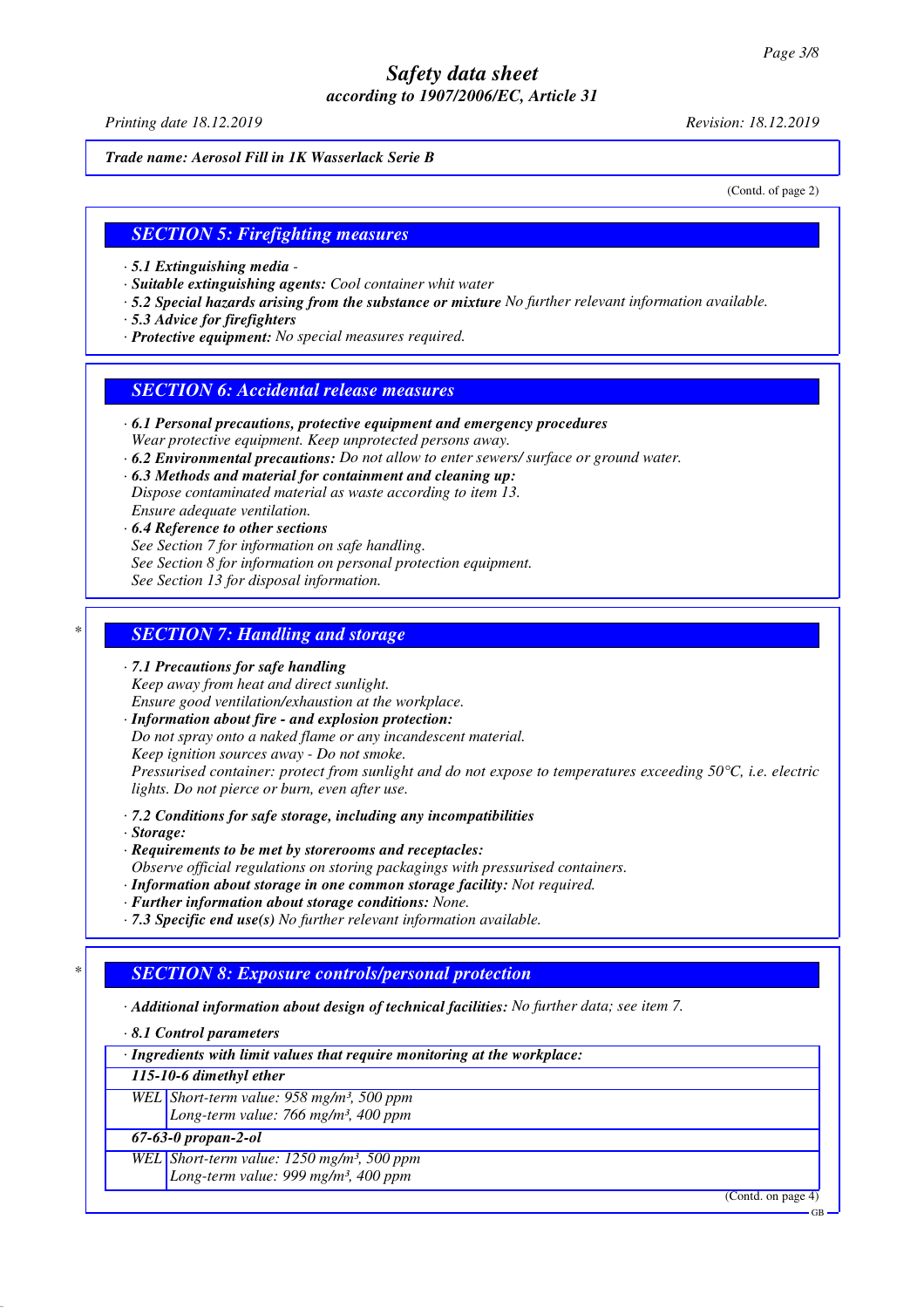*Printing date 18.12.2019 Revision: 18.12.2019*

*Trade name: Aerosol Fill in 1K Wasserlack Serie B*

(Contd. of page 3)

*· 8.2 Exposure controls*

*· Personal protective equipment:*

*· General protective and hygienic measures: Keep away from foodstuffs, beverages and feed. Immediately remove all soiled and contaminated clothing Wash hands before breaks and at the end of work. Avoid contact with the eyes.*

*· Additional information: The lists valid during the making were used as basis.*

- *Avoid contact with the eyes and skin.*
- *· Respiratory protection:*



*When workers are facing concentrations above the exposure limit they must use appropriate certified respirators. Half mask with combination filter, class A1P2 minimum, or breathing mask with outer air supply.*

#### *· Protection of hands:*

*Protective gloves*



*The glove material has to be impermeable and resistant to the product/ the substance/ the preparation.*

*Selection of the glove material on consideration of the penetration times, rates of diffusion and the degradation*

- *· Material of gloves Nitrile rubber, NBR*
- *· Penetration time of glove material*

*Gloves must be changed after every contamination.*

*The exact break trough time has to be found out by the manufacturer of the protective gloves and has to be observed.*

*· For the permanent contact of a maximum of 15 minutes gloves made of the following materials are suitable:*

*butyl rubber, 0,7mm · Eye protection:*



*Tightly sealed goggles*

| .9.1 Information on basic physical and chemical properties<br>· General Information |                                    |  |
|-------------------------------------------------------------------------------------|------------------------------------|--|
| $\cdot$ Appearance:                                                                 |                                    |  |
| Form:                                                                               | Aerosol                            |  |
| Colour:                                                                             | According to product specification |  |
| $\cdot$ Odour:                                                                      | Characteristic                     |  |
| • Odour threshold:                                                                  | Not determined.                    |  |
| $\cdot$ pH-value:                                                                   | Not determined.                    |  |
| $\cdot$ Change in condition                                                         |                                    |  |
| <i>Melting point/freezing point:</i>                                                | Undetermined.                      |  |
| Initial boiling point and boiling range: Not applicable, as aerosol.                |                                    |  |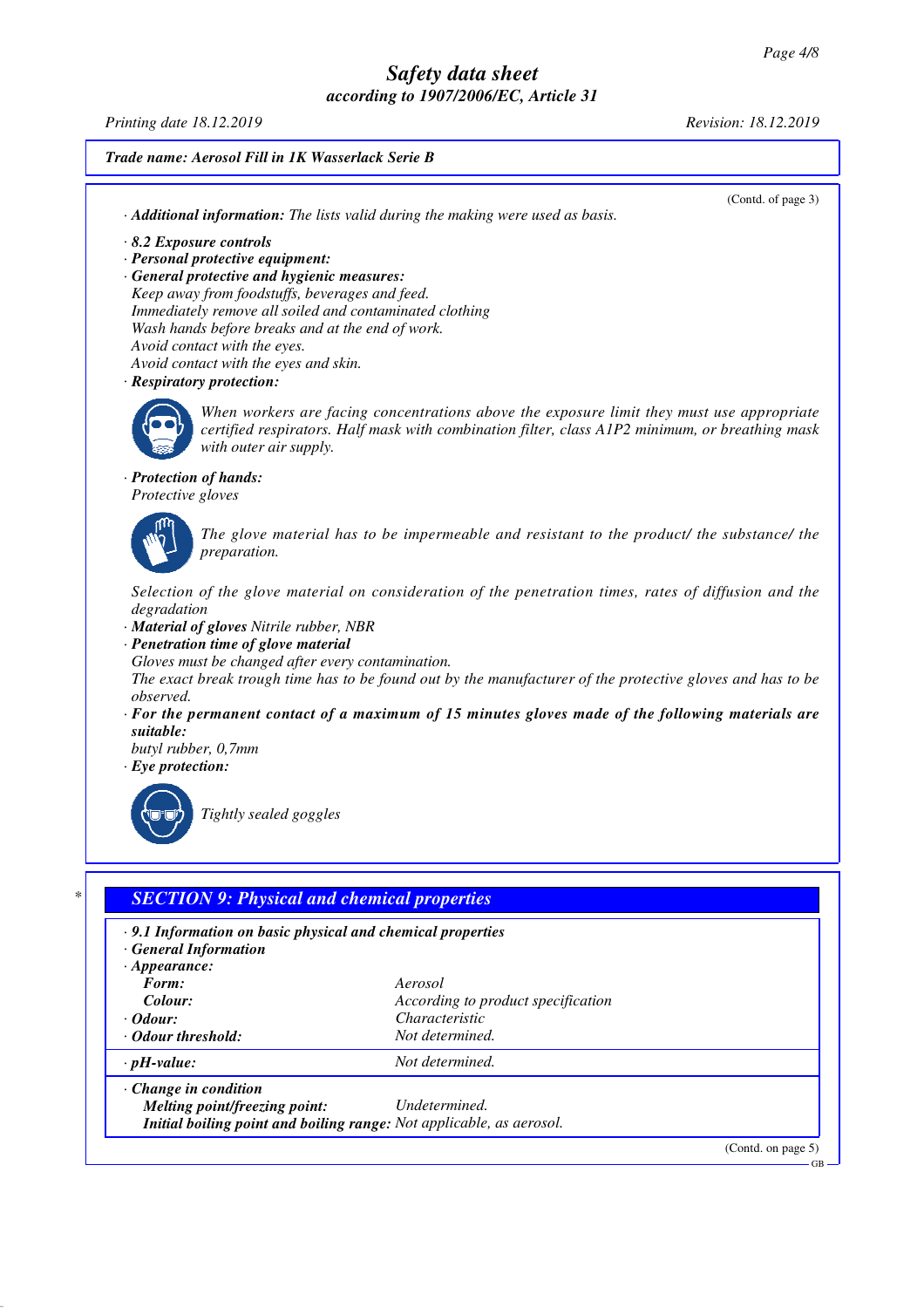*Printing date 18.12.2019 Revision: 18.12.2019*

|                                           | (Contd. of page 4)                                             |
|-------------------------------------------|----------------------------------------------------------------|
| · Flash point:                            | $\leq 0$ °C                                                    |
|                                           | Without propellant gas.                                        |
| · Flammability (solid, gas):              | Not applicable.                                                |
| · Ignition temperature:                   | 235 $\degree$ C                                                |
| · Decomposition temperature:              | Not determined.                                                |
| · Auto-ignition temperature:              | Product is not selfigniting.                                   |
| · Explosive properties:                   | Product is not explosive. However, formation of explosive air/ |
|                                           | vapour mixtures are possible.                                  |
|                                           | Not determined.                                                |
| · Explosion limits:                       |                                                                |
| Lower:                                    | 2 Vol %                                                        |
| <b>Upper:</b>                             | 18.6 Vol %                                                     |
| $\cdot$ Vapour pressure at 20 °C:         | 3,400 hPa                                                      |
| $\cdot$ Density at 20 °C:                 | $0.695$ g/cm <sup>3</sup>                                      |
| · Relative density                        | Not determined.                                                |
| · Vapour density                          | Not determined.                                                |
| $\cdot$ Evaporation rate                  | Not applicable.                                                |
| · Solubility in / Miscibility with        |                                                                |
| water:                                    | Not miscible or difficult to mix.                              |
| · Partition coefficient: n-octanol/water: | Not determined.                                                |
| · Viscosity:                              |                                                                |
| Dynamic:                                  | Not determined.                                                |
| Kinematic:                                | Not determined.                                                |
| · Solvent content:                        |                                                                |
| <b>Organic solvents:</b>                  | 100.0%                                                         |
|                                           | With propellant gas. Content given by weight.                  |
| $VOC$ (EU)                                | 100.00 %                                                       |
| .9.2 Other information                    | No further relevant information available.                     |

# *SECTION 10: Stability and reactivity*

*· 10.1 Reactivity No further relevant information available.*

*· 10.2 Chemical stability*

*· Thermal decomposition / conditions to be avoided: No decomposition if used according to specifications.*

- *· 10.3 Possibility of hazardous reactions No dangerous reactions known.*
- *· 10.4 Conditions to avoid No further relevant information available.*
- *· 10.5 Incompatible materials: No further relevant information available.*

*· 10.6 Hazardous decomposition products: No dangerous decomposition products known.*

# *SECTION 11: Toxicological information*

- *· 11.1 Information on toxicological effects*
- *· Acute toxicity Based on available data, the classification criteria are not met.*
- *· Primary irritant effect:*
- *· Skin corrosion/irritation Based on available data, the classification criteria are not met.*
- *· Serious eye damage/irritation*

*Causes serious eye irritation.*

(Contd. on page 6)

GB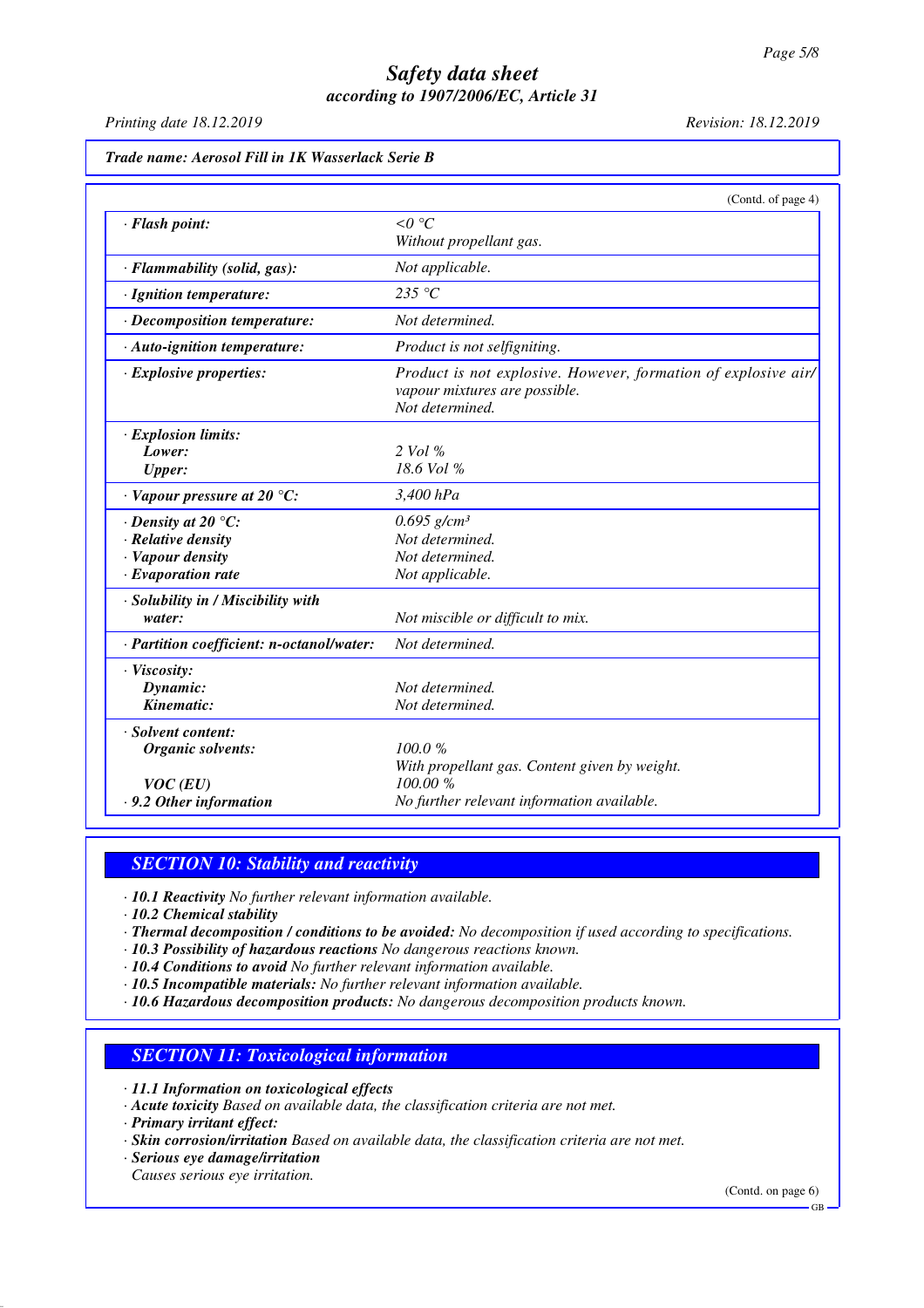*Printing date 18.12.2019 Revision: 18.12.2019*

#### *Trade name: Aerosol Fill in 1K Wasserlack Serie B*

(Contd. of page 5)

- *· Respiratory or skin sensitisation Based on available data, the classification criteria are not met.*
- *· CMR effects (carcinogenity, mutagenicity and toxicity for reproduction)*
- *· Germ cell mutagenicity Based on available data, the classification criteria are not met.*
- *· Carcinogenicity Based on available data, the classification criteria are not met.*
- *· Reproductive toxicity Based on available data, the classification criteria are not met.*
- *· STOT-single exposure*
- *May cause drowsiness or dizziness.*
- *· STOT-repeated exposure Based on available data, the classification criteria are not met.*
- *· Aspiration hazard Based on available data, the classification criteria are not met.*

#### *\* SECTION 12: Ecological information*

- *· 12.1 Toxicity*
- *· Aquatic toxicity: No further relevant information available.*
- *· 12.2 Persistence and degradability No further relevant information available.*
- *· 12.3 Bioaccumulative potential No further relevant information available.*
- *· 12.4 Mobility in soil No further relevant information available.*
- *· Additional ecological information:*
- *· General notes: Water hazard class 1 (German Regulation) (Self-assessment): slightly hazardous for water*
- *· 12.5 Results of PBT and vPvB assessment*
- *· PBT: Not applicable.*
- *· vPvB: Ikke relevant.*
- *· 12.6 Other adverse effects No further relevant information available.*

#### *SECTION 13: Disposal considerations*

*· 13.1 Waste treatment methods*

*· Recommendation*

*Must not be disposed together with household garbage. Do not allow product to reach sewage system.*

*· European waste catalogue*

*15 01 10\* packaging containing residues of or contaminated by hazardous substances*

- *· Uncleaned packaging:*
- *· Recommendation: Disposal must be made according to official regulations.*

| $\cdot$ 14.1 UN-Number               |                     |  |
|--------------------------------------|---------------------|--|
| · ADR, IMDG, IATA                    | <i>UN1950</i>       |  |
| $\cdot$ 14.2 UN proper shipping name |                     |  |
| $\cdot$ ADR                          | 1950 AEROSOLS       |  |
| $\cdot$ IMDG                         | <b>AEROSOLS</b>     |  |
| $\cdot$ IATA                         | AEROSOLS, flammable |  |
| $\cdot$ ADR                          |                     |  |
| $\cdot$ Class                        | 2 5F Gases.         |  |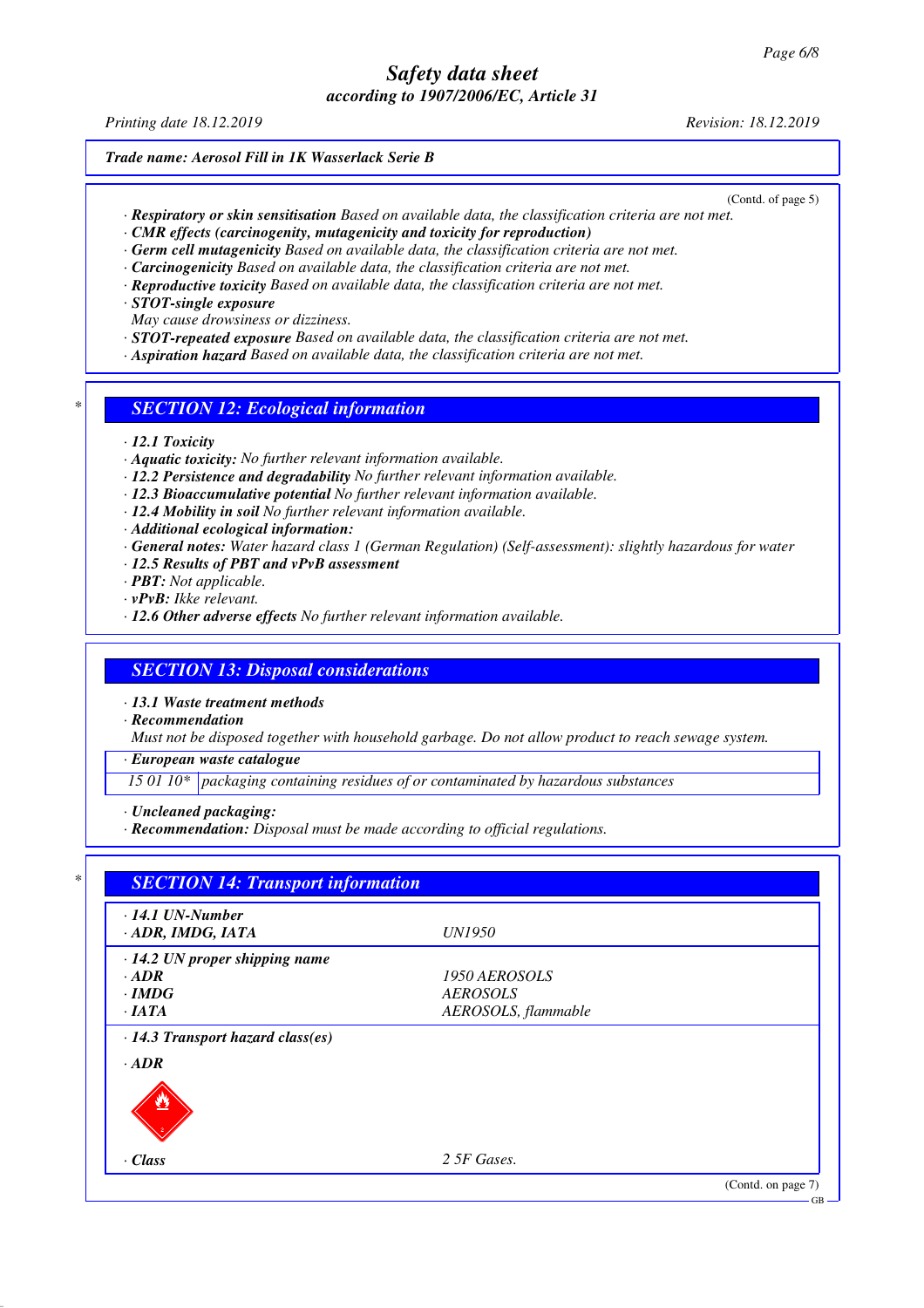*Printing date 18.12.2019 Revision: 18.12.2019*

|                                                         | (Contd. of page 6)                                                                           |
|---------------------------------------------------------|----------------------------------------------------------------------------------------------|
| · Label                                                 | 2.1                                                                                          |
| · IMDG, IATA                                            |                                                                                              |
|                                                         |                                                                                              |
| · Class                                                 | 2.1                                                                                          |
| $\cdot$ Label                                           | 2.1                                                                                          |
| · 14.4 Packing group                                    |                                                                                              |
| · ADR, IMDG, IATA                                       | Void                                                                                         |
|                                                         | not classified                                                                               |
| $\cdot$ 14.5 Environmental hazards:                     |                                                                                              |
| · Marine pollutant:                                     | N <sub>o</sub>                                                                               |
| · 14.6 Special precautions for user                     | Warning: Gases.                                                                              |
| · Danger code (Kemler):                                 |                                                                                              |
|                                                         | not classified                                                                               |
| <b>EMS</b> Number:                                      | $F-D, S-U$                                                                                   |
| · Stowage Code                                          | SW1 Protected from sources of heat.<br>SW22 For AEROSOLS with a maximum capacity of 1 litre: |
|                                                         | Category A. For AEROSOLS with a capacity above 1 litre:                                      |
|                                                         | Category B. For WASTE AEROSOLS: Category C, Clear                                            |
|                                                         | of living quarters.                                                                          |
| · Segregation Code                                      | SG69 For AEROSOLS with a maximum capacity of 1 litre:                                        |
|                                                         | Segregation as for class 9. Stow "separated from" class 1                                    |
|                                                         | except for division 1.4.                                                                     |
|                                                         | For AEROSOLS with a capacity above 1 litre:                                                  |
|                                                         | Segregation as for the appropriate subdivision of class 2.                                   |
|                                                         | For WASTE AEROSOLS:                                                                          |
|                                                         | Segregation as for the appropriate subdivision of class 2.                                   |
| $\cdot$ 14.7 Transport in bulk according to Annex II of |                                                                                              |
| <b>Marpol and the IBC Code</b>                          | Not applicable.                                                                              |
| · Transport/Additional information:                     |                                                                                              |
| $\cdot$ ADR                                             |                                                                                              |
| $\cdot$ Limited quantities (LQ)                         | IL                                                                                           |
| $\cdot$ Excepted quantities (EQ)                        | Code: E0                                                                                     |
|                                                         | Not permitted as Excepted Quantity                                                           |
| · Transport category                                    | 2                                                                                            |
| · Tunnel restriction code                               | D                                                                                            |
| $\cdot$ IMDG                                            |                                                                                              |
| $\cdot$ Limited quantities (LQ)                         | IL                                                                                           |
| $\cdot$ Excepted quantities (EQ)                        | Code: E0                                                                                     |
|                                                         | Not permitted as Excepted Quantity                                                           |
| · UN "Model Regulation":                                | <b>UN 1950 AEROSOLS, 2.1</b>                                                                 |

# *\* SECTION 15: Regulatory information*

*· 15.1 Safety, health and environmental regulations/legislation specific for the substance or mixture VOC: <840g/l*

(Contd. on page 8)

GB